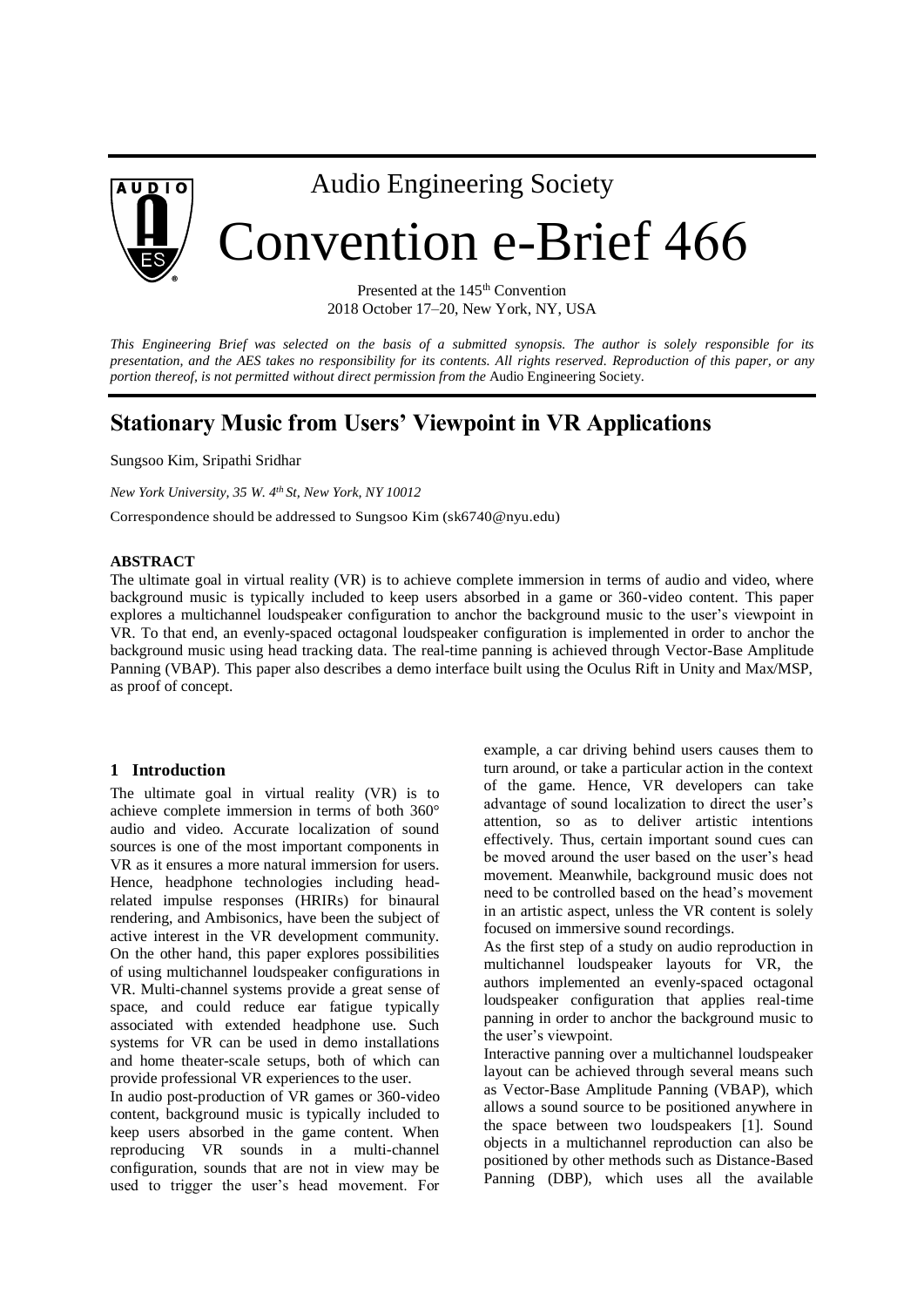speakers to position a source instead of a pair at a time [2].

### **2 Background**

#### **2.1 Vector-Base Amplitude Panning**

Vector-Base Amplitude Panning (VBAP) is a method that allows a virtual source to be positioned anywhere along the arc between two loudspeakers. Based on the desired position of the virtual source, the gain values of the loudspeakers can be calculated.



*Figure 1.* Vector-Base Amplitude Panning

In Figure 1,  $l_l$  is the vector depicting the position for speaker 1, *l<sup>2</sup>* depicts speaker 2's position and *p* that of the virtual source.  $\theta$  and  $\varphi$  represent the virtual source and speaker angles respectively. As described in detail by Pulkki in [1], the position vector of the virtual sound source is given by

$$
p = r \cdot \theta,\tag{1}
$$

where radius *r* is set to 1.

$$
P = G \cdot L_{12} \tag{2}
$$

based on the intensity panning law, where *L<sup>12</sup>* is the speaker position vector matrix, *P* is the position vector, and G is the gain vector. Thus,

$$
G = P \cdot L_{12}^{-1} \tag{3}
$$

gives us the required gain values for the two speakers which are used to create the virtual sound

source. Using two gain factors for the loudspeaker pair, final channel outputs can be obtained by multiplying the gain factors with the corresponding signal data.

This process is repeated for all the virtual sources and loudspeaker pairs, giving the real-time loudspeaker gain values to anchor the music to the user's viewpoint.

#### **3 Implementation**

#### **3.1 Octagonal Loudspeaker Layout**



*Figure 2.* Octagonal loudspeaker layout

An evenly-spaced octagonal loudspeaker layout (Center, Left, Right, Surround Left, Surround Right, Side Left, Side Right, Back Center) in the horizontal layer is chosen, as shown in Figure 2, because of its relatively small separation angle between two loudspeakers (45º), which ensures that the sound source positioning is more accurate compared to a standard 5.1 configuration, for instance, where separation angle between front and rear speakers is  $\sim$ 80-100 $\degree$ . Also, since the user is not stationary, an equally spaced loudspeaker layout is desirable to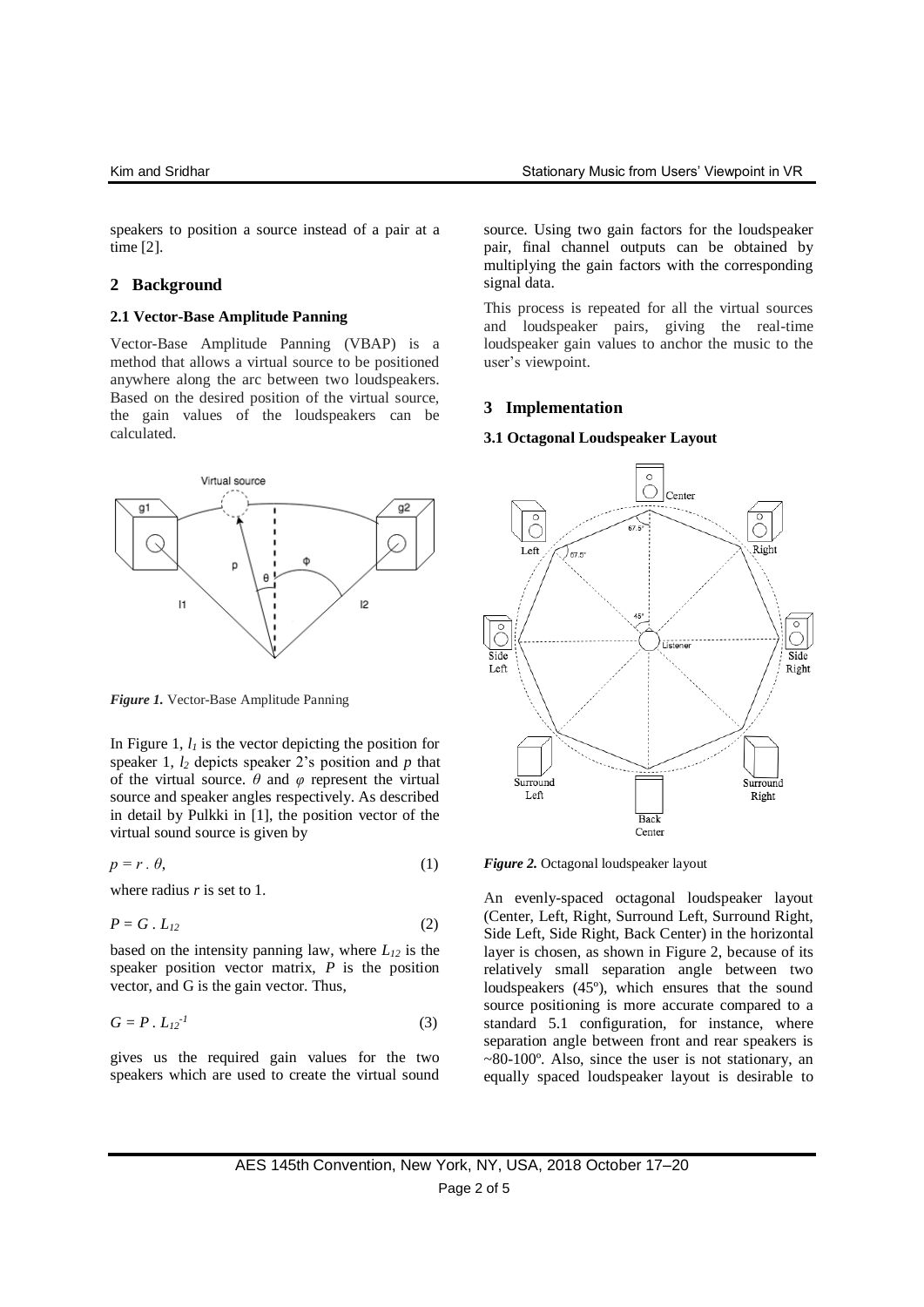ensure a consistent listening experience. The loudspeakers are all positioned at ~1.6m distance from the user.

With respect to the anchored background music, the ideal (reference) direction of the user's gaze is the center channel (0º azimuth). Using a head tracker, the user azimuth can be obtained in real-time, which yields the corresponding azimuth shift required for the background music. Thus, the gain factors of the loudspeakers can be calculated to anchor the music successfully.

#### **3.2 Workflow**

The system consists of 3 main components- The Oculus Rift, UnityOSC UDP connection, and the processing in Max/MSP as shown in Figure 3.

The Oculus Rift head tracking data is collected by Unity in real-time, which represents the user's viewpoint in terms of azimuth angle. Using the UnityOSC framework [3], this data is packaged and sent via UDP (User Datagram Protocol) to the Max patch every 1ms. The head tracking data received in Max determines the angle by which the background music needs to be rotated to remain anchored, and is used to calculate the gain values of the speakers using VBAP. Once the speaker gain values are calculated, the 8 channels of music data can be routed to the DAC, providing the anchored music experience.

In this system, the music is upmixed from stereo to a custom 8.1 output setup in real-time using a modified version of the upmixing patch presented in [4]. This output is achieved by modifying the typical 5.1 surround sound configuration output by adding back, side left, and side right channels to obtain an octagonal configuration.

#### **3.3 Crossfade**

Depending on the user's viewpoint (azimuth angle), it is required to remap the output channels. When the azimuth angle of the user's view  $\alpha$  is between  $0^{\circ}$  and 45<sup>o</sup> (0<sup>o</sup> <  $\alpha \leq 45$ <sup>o</sup>), for instance, the phantom center channel is represented through speaker 1 and 2 by VBAP, as shown in Figure 4. When the user's gaze is between 45° and 90° (45° <  $\alpha \le 90$ °), the center-



*Figure 3.* A flowchart of the real-time head tracking process between Unity and Max

channel is represented by speaker 2 and 3. Therefore, when the user's gaze crosses over by 45º, the output channels are rerouted to the corresponding loudspeakers. The rerouting processing could cause a click noise because of instantaneous volume change of the previous signal or immediate attack of the new channel signal. To attenuate these pops, a cross-fader is used when rerouting the output channels.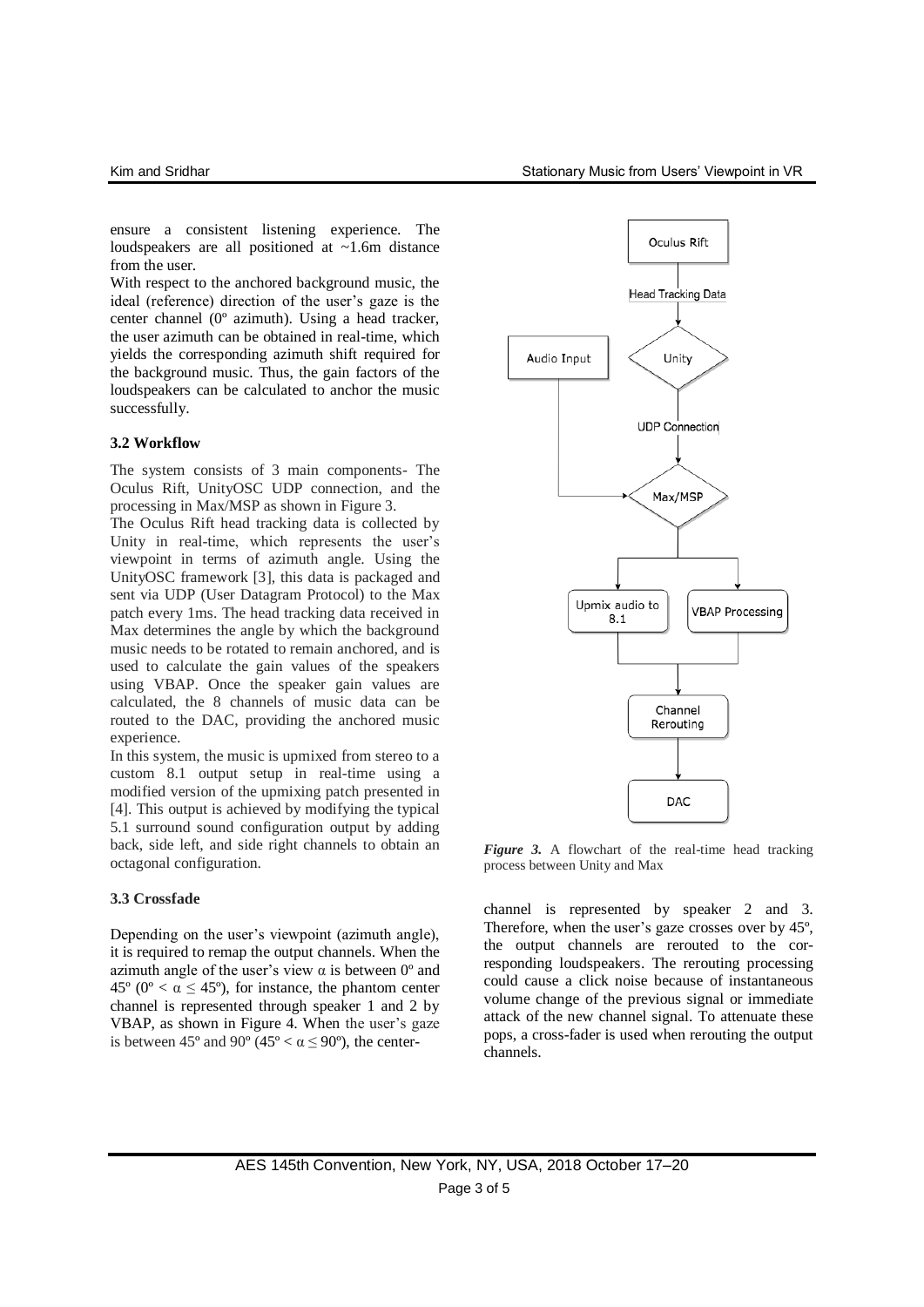

*Figure 4.* Virtual sources for different user head positions

#### **4 Discussion**

The system works well in terms of anchoring the music to the user's viewpoint based on the head tracking data. However, a pop sound was observed when the virtual source shifted from one speaker pair to another. Especially in situations where the virtual source moves quickly between speaker pairs, interpolation might be required to ensure that there is a smooth signal movement from one point to another.

The system proposed here assumes that the speakers are equidistant from the listener, but it is possible to implement a flexible system where speaker channels that are closer to the listener are delayed, compensating for the different propagation times of the speakers [5]. For a flexible speaker layout with an active user, DBAP can also be used. DBAP is essentially an extended version of VBAP where a loudspeaker array of any size can be considered, with the added advantage that the speakers can be in any layout, and their position with respect to the listener and the other speakers is flexible [6]. DBAP is also similar to VBAP in terms of source localization accuracy [7], making it a potential alternative for such setups.

It remains to be seen how the proposed system would affect user experience, particularly in VR environments with a combination of anchored (background music) sources and physically stationary sources (objects in the scene) as well.

#### **5 Conclusion & Future Work**

This paper presents a method that uses VBAP to anchor the background music to users' viewpoint in VR applications. The head tracking data is transferred from Unity to Max with the help of a UnityOSC UDP connection. 8.1 channels are established by upmixing the input audio file. The azimuth data obtained from Unity is used to calculate gain factors in real-time, and depending on the user's viewpoint, the output channels are rerouted to corresponding speakers in the 8.1 loudspeaker configuration. Future work might involve adding height layer speakers for a more immersive experience, and conducting a subjective test to study how this system could augment the user experience.

#### **References**

[1] Pulkki, V. "Virtual sound source positioning using vector base amplitude panning," *Journal of the Audio Engineering Society, 45(6),* pp. 456-466, 1997.

[2] Roginska, A., & Geluso, P. (Eds.) *Immersive Sound: The Art and Science of Binaural and Multichannel Audio*. Taylor & Francis, pp. 251-252, 2017.

[3] Martin, J. G. UnityOSC: Open Sound Control Classes and API Interface for Unity 3D (Version 1.2) [Software]. Available from https://github.com/jorgegarcia/UnityOSC, 2012.

[4] Kim, S. "Subjective Evaluation of Stereo-9.1 Upmixing Algorithms Using Perceptual Band Allocation," *Audio Engineering Society Convention 145,* pp. 1-10, 2018*.*

[5] Pulkki, V. "Generic panning tools for MAX/MSP," *International Computer Music Conference,* 2000.

[6] Lossius, T., Baltazar, P., & de la Hogue, T. "DBAP–distance-based amplitude panning", *International Computer Music Conference*, 2009.